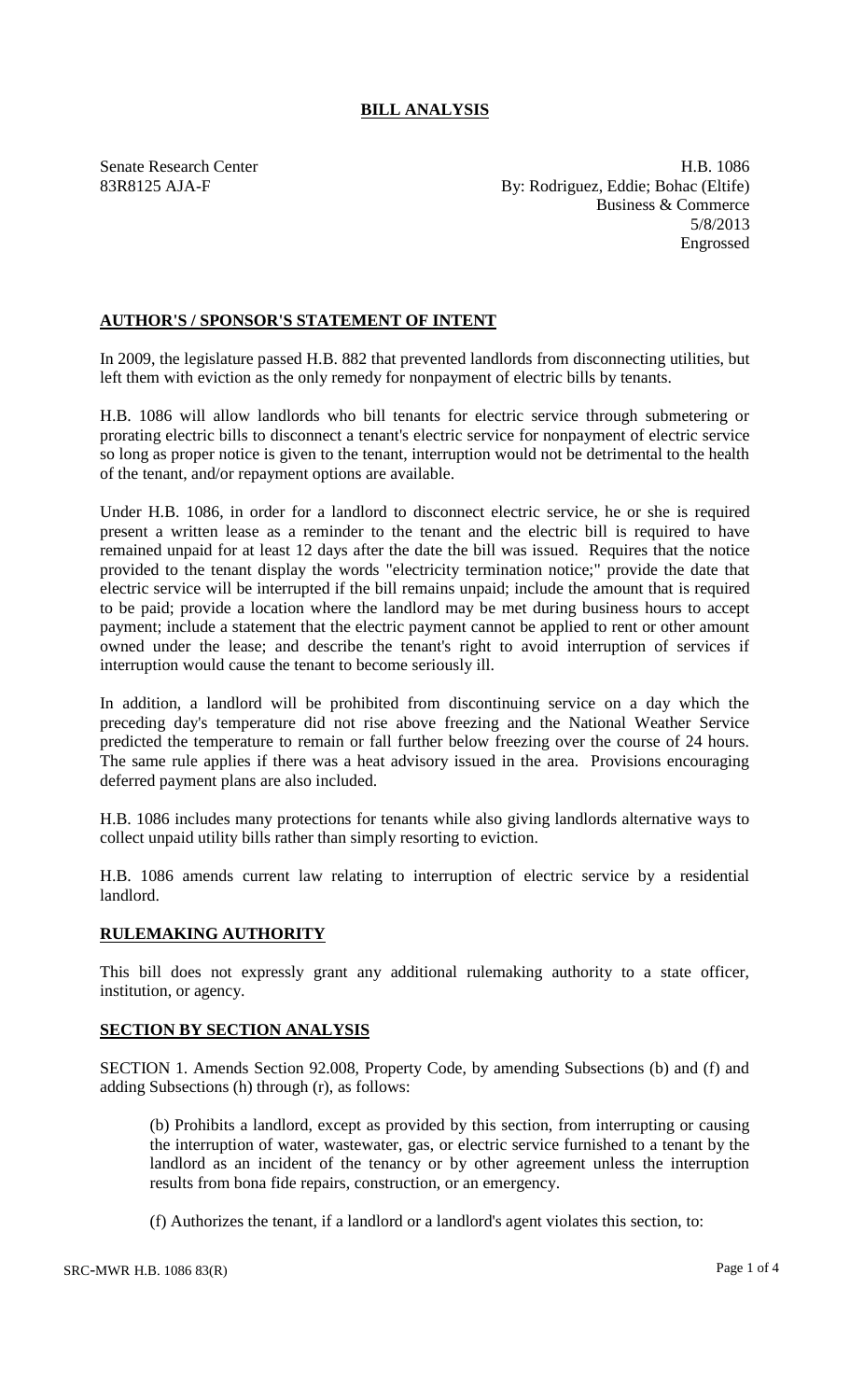(1) Makes no change to this subdivision; and

(2) in addition to other remedies available under law, recover from the landlord an amount equal to the sum of the tenant's actual damages, one month's rent plus \$1,000, rather than one month's rent or \$500, whichever is greater, reasonable attorney's fees, and court costs, less any delinquent rents or other sums for which the tenant is liable to the landlord.

(h) Authorizes a landlord who submeters electricity or allocates or prorates nonsubmetered master metered electricity, subject to Subsections (i), (j), (k), (m), and (o), to interrupt or cause the interruption of electric service for nonpayment by the tenant of an electric bill issued to the tenant if:

(1) the landlord's right to interrupt electric service is provided by a written lease entered into by the tenant;

(2) the tenant's electric bill is not paid on or before the 12th day after the date the electric bill is issued;

(3) advance written notice of the proposed interruption is delivered to the tenant by mail or hand delivery separately from any other written content that:

(A) prominently displays the words "electricity termination notice" or similar language underlined or in bold;

- (B) includes:
	- (i) the date on which the electric service will be interrupted;

(ii) a location where the tenant is authorized to go during the landlord's normal business hours to make arrangements to pay the bill to avoid interruption of electric service;

(iii) the amount that is required to be paid to avoid interruption of electric service;

(iv) a statement providing that when the tenant makes a payment to avoid interruption of electric service, the landlord is prohibited from applying that payment to rent or other amounts owed under the lease;

(v) a statement providing that the landlord is prohibited from evicting a tenant for failure to pay an electric bill when the landlord has interrupted the tenant's electric service unless the tenant fails to pay for the electric service after the electric service has been interrupted for at least two days, not including weekends or state or federal holidays; and

(vi) a description of the tenant's rights under Subsection (j) to avoid interruption of electric service if the interruption will cause a person residing in the tenant's dwelling to become seriously ill or more seriously ill; and

(C) is delivered not earlier than the first day after the bill is past due or later than the fifth day before the interruption date stated in the notice; and

(4) the landlord, at the same time the service is interrupted, hand delivers or places on the tenant's front door a written notice that: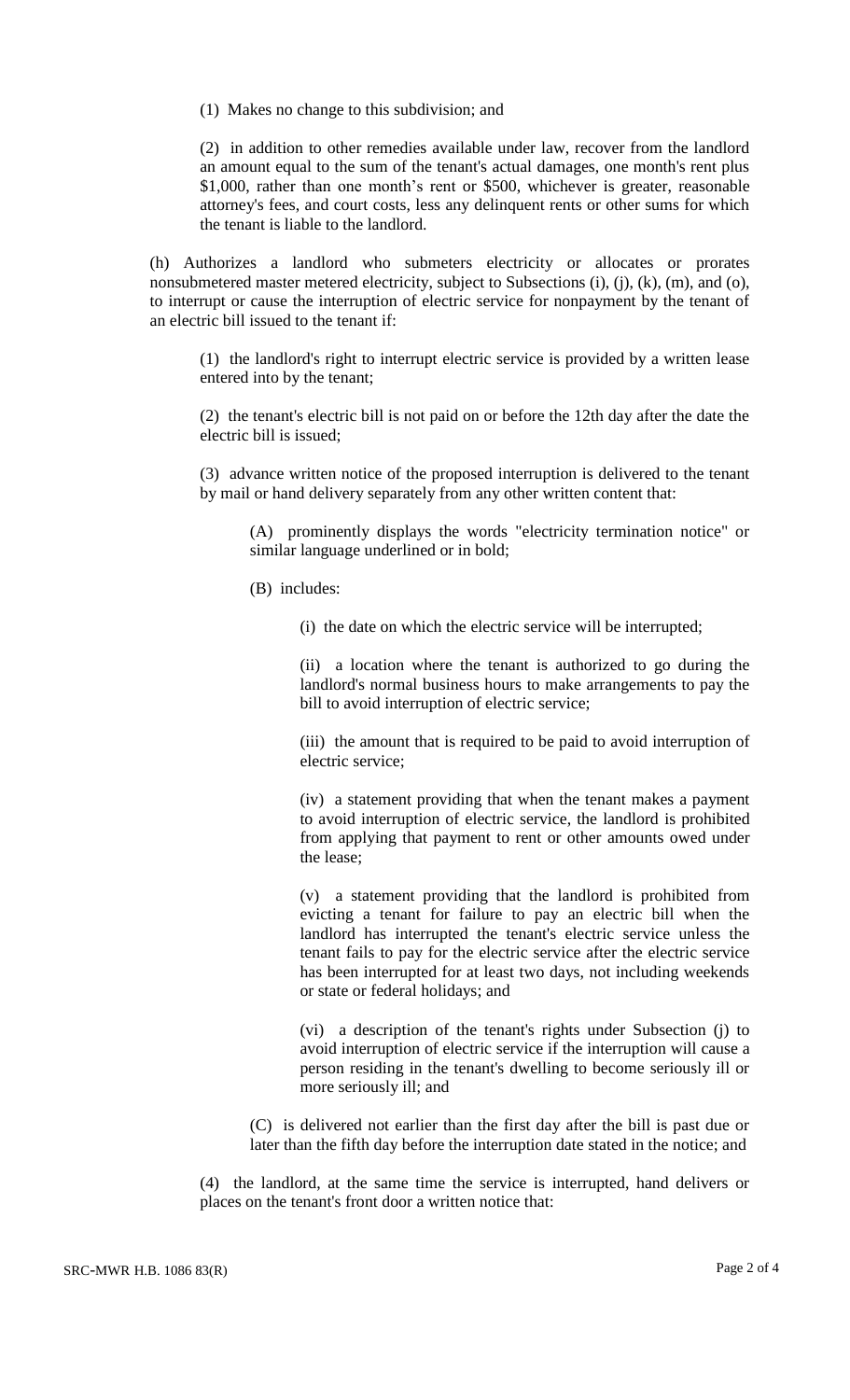(A) prominently displays the words "electricity termination notice" or similar language underlined or in bold; and

(B) includes:

(i) the date the electric service has been interrupted;

(ii) a location where the tenant is authorized to go during the landlord's normal business hours to make arrangements to pay the bill to reestablish interrupted electric service;

(iii) the amount that is required to be paid to reestablish electric service;

(iv) a statement providing that when the tenant makes a payment to reestablish electric service, a landlord is prohibited from applying that payment to rent or other amounts owed under the lease;

(v) a statement providing that the landlord is prohibited from evicting a tenant for failure to pay an electric bill when the landlord has interrupted the tenant's electric service unless the tenant fails to pay for the electric service after the electric service has been interrupted for at least two days, not including weekends or state or federal holidays; and

(vi) a description of the tenant's rights under Subsection (j) to avoid interruption of electric service if the interruption will cause a person residing in the tenant's dwelling to become seriously ill or more seriously ill.

(i) Prohibits a landlord, unless a dangerous condition exists or the tenant requests disconnection, from interrupting or causing the interruption of electric service under Subsection (h) on a day:

(1) on which the landlord or a representative of the landlord is not available to collect electric bill payments and reestablish electric service;

(2) that immediately precedes a day described by Subdivision (1); or

(3) on which:

(A) the previous day's highest temperature did not exceed 32 degrees Fahrenheit and the temperature is predicted to remain at or below that level for the next 24 hours according to the nearest National Weather Service reports; or

(B) the National Weather Service issues a heat advisory for a county in which the premises is located or has issued such an advisory on one of the two preceding days.

(j) Prohibits a landlord from interrupting or causing the interruption of electric service under Subsection (h) of a tenant who, before the interruption date specified in the notice required by Subsection (h)(3), has established that the interruption will cause a person residing in the tenant's dwelling to become seriously ill or more seriously ill by having a physician, nurse, nurse practitioner, or other similar licensed health care practitioner attending to the person who is or may become ill provide a written statement to the landlord or a representative of the landlord stating that the person will become seriously ill or more seriously ill if the electric service is interrupted, and entered into a deferred payment plan that complies with Subsection (l).